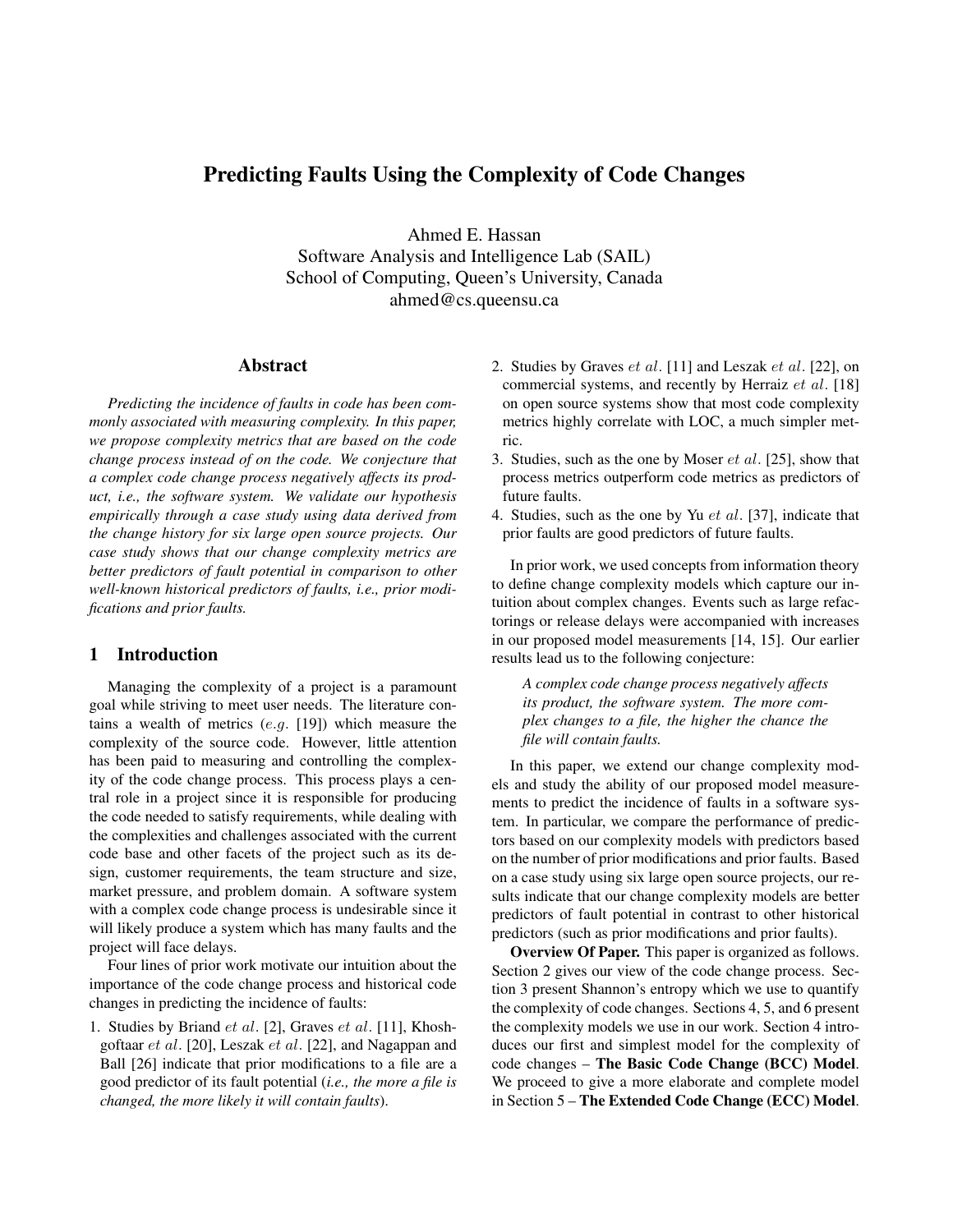Both these models calculate a single value that measures the overall change complexity of a project during a particular time period. In Section 6, we reformulate the ECC model to introduce a finer grained model – The File Code Change (FCC) Model. The FCC model maps the overall complexity to individual source files or subsystems. In Section 7, we empirically compare the performance of predictors based on the FCC model with the performance of predictors based on the number of prior modifications and prior faults using data from six large open source projects. We end Section 7 with a critical review of our findings and their applicability to other software systems. Section 8 presents related work. Section 9 summarizes our findings.

## 2 The Code Change Process

We use the term code change process to mean the pattern of source code modifications. Modifications are done by developers to implement new features and repair faults. By studying these patterns and quantifying their degree of complexity over time (using defined models), we hope to achieve a better understanding of the complexity facing developers who are evolving and working on a project.

Large projects extensively use source control systems to control and manage their source code [30]. Data stored in these repositories presents a great opportunity to study the code change process and validate our ideas. The data collection costs are minimal since it is collected automatically as modifications are done to the code.

The repository of a source control system contains various details about the change history of every file in a project. It contains the creation date of a file, its initial content and a record of every modification done to the file. A modification record stores the date of the modification, the name of the developer who performed the change, the number of changed lines, the actual lines of code that were added or removed, and a detailed message explaining the reasons for the change. We automatically analyze the content of the change message, using a lexical technique, similar to [23]. We divide modifications into three types:

- 1. Fault Repairing modifications (FR) which are done to fix a fault. FRs represent the fault repair process which likely differs from the code change process. In most projects, the change message, attached to an FR, would specify the ID of the fault being fixed or would use keywords such as "fix bug". FR modifications are not used in calculating the complexity of the change process, but are used for validating the results in our case study, which is presented in Section 7.
- 2. General Maintenance modifications (GM) which are mainly bookkeeping modifications and which do not reflect the implementation of a particular feature. Example GMs are modifications to update the copyright notice at the top of each source file and modifications to re-indent

the code after being processed by a pretty-printer. GMs are removed from our analysis and are never considered. These changes are rather easy to identify in large projects since they usually involve a very large number of files and their change message would include keywords such as "copyright update", and "re-indent".

3. Feature Introduction modifications (FI) which add or enhance features. All modifications which are not FR nor GM are labeled as FI. FIs are used calculating the complexity of the code change process.

A software system which has to endure highly scattered modifications as it implements requirements, will have a high tendency of becoming a complex project. In contrast, a project where modifications are limited to specific spots will have less complexity associated with it. A complex code base, the addition of a large number of features within a short period of time, or a large number of developers simultaneously changing the source code of a project are some of the many reasons that could cause code modifications to be highly scattered. This scatter of modifications throughout the code, within a short time, makes it difficult for developers working on the project to keep track of its progress and the changes. For instance in [21], Lehman  $et$  al. noted that the changed portion of a software system during a release tends to remain constant in relation to the rest of the system over time, and that a sudden increase in the scatter of changes during a release is likely to have adverse affect on the software system as noted in their OS/360 case study.

Various observations by Brooks support our intuition and our model [5]. In particular, Brooks warned of the decay of the grasp of what is going in a complex system. A complex modification pattern will cause delays in releases, high bug rates, stress and anxiety to all the personnel involved in a project. As the ability of team members to understand and track the changes to the system deteriorates so does their knowledge of the system. New development will be negatively affected. Similarly, Parnas warned of the ill-effects of *Ignorant Surgery*, modifications done by developers who are not sufficiently knowledgeable of the code [28]. Such ignorance may be due to the developers being junior developers or it may be due to the fast pace of development which prevents developers from keeping track of other changes. For instance, a study of the root cause of faults in a large telephony system found that over 35% of faults where due to problems such as change coordination, missing awareness, communication, and lack of system knowledge [22]. Information hiding and good designs attempt to reduce the need to track other changes, but as the scatter of changes increases so does the likelihood that developers will miss tracking changes that are relevant to their work and managers will have a harder time allocating testing resources or tracking the project's progress. In short, a chaotic change process is a good indicator of many project problems.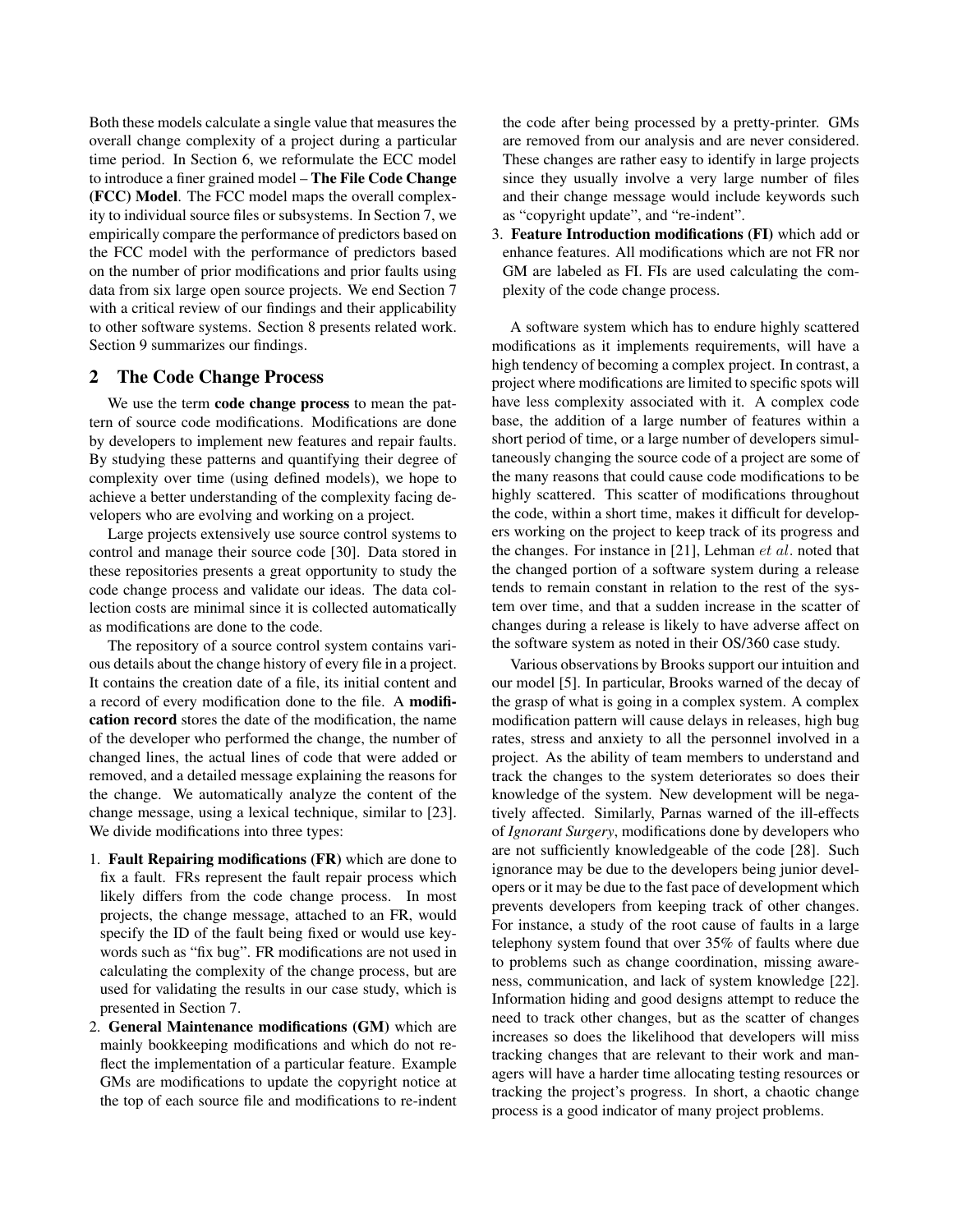## 3 Information Theory

Information theory deals with assessing and defining the amount of information in a message [32]. The theory focuses on measuring uncertainty which is related to information. For example, suppose we monitored the output of a device which emitted 4 symbols, A, B, C, or D. As we wait for the next symbol, we are uncertain as to which symbol it will produce  $(i.e.$  we are uncertain about the distribution of the output). Once we see a symbol outputted, our uncertainty decreases. We now have a better idea about the distribution of the output; this reduction of uncertainty has given us information.

Shannon proposed to measure the amount of uncertainty or entropy in a distribution. The **Shannon Entropy**,  $H_n$  is defined as:  $H_n(P) = -\sum_{k=1}^n \Bigl(p_k * \log_2 p_k\Bigr),$  where  $p_k \geq$  $0, \forall k \in {1, 2, ..., n}$  and  $\sum_{n=1}^{n}$  $\sum_{k=1} p_k = 1$ . For a distribution P where all elements have the same probability of occurrence  $(p_k = \frac{1}{n}, \forall k \in 1, 2, \dots, n)$ , we achieve *maximum entropy*. On the other hand for a distribution  $P$  where an element  $i$ has a probability of occurrence  $p_i = 1$  and  $\forall k \neq i : p_k =$ 0, we achieve *minimal entropy*.

By defining the amount of uncertainty in a distribution,  $H_n$  describes the minimum number of bits required to uniquely distinguish the distribution. In other words, it defines the best possible compression for the distribution (i.e. the output of the system). This fact has been used to measure the quality of compression techniques against the smallest theoretically-possible compressed-size.

#### 4 Basic Code Change Model

If we view the code change process of a software system as a system which emits data, and we define the data as the FI modifications to the source files, we can apply the ideas of information theory to measure the amount of *uncertainty/randomness/complexity* in the change process.

#### 4.1 Basic Model



**Figure 1. Complexity of a Change Period**

Suppose we have a system which consists of four files. If we examine the change history of this system using the FI modifications, we can plot for each file the moments in time it was changed. As can be seen in Figure 1, we put stars to indicate when a specific file was changed. We now define a period of time, for example a week, or a month. For that period of time, we can define a file change probability distribution <sup>1</sup> P. P gives the probability that  $file_i$  is changed in a period. For each file in the system, we count how many times it was changed during a period and divide by the total number of changes in that period for all files. For example, in Figure 1, in the highlighted grey period we have 10 changes for all the files in the system.  $file_A$  was modified once so we have a  $p(file_A) = \frac{1}{10} = 0.1$ . For  $file_B$  we get  $p(file_B) = \frac{1}{10} = 0.1$ , for  $file_C$  we get  $p(file_C) = \frac{3}{10} = 0.3$ , and so on. On the right side of Figure 1, we can see a graph of the file change probability distribution  $P$  for the shaded period.

If we monitor the changes and find that the probability of modifying  $file_A$  is 1 and all other files is zero, then we have minimal entropy. On the other hand, if the probability of changing each file is the same (*i.e.*  $file_k = \frac{1}{n}$ ) then the amount of entropy in the system is at its maximum.

Instead of simply using the number of changes to the file, we use the number of modified lines over a period to build the file change probability. Modified lines is the sum of added and deleted lines per the modification record.

Intuition. Consider these two modifications. In the first modification, the developer had to change over a dozen files to add a feature. When asked about the steps required to add the feature, she or he may not recall half of them. Whereas another modification to add a different feature required the changing a single file. Recalling the changes required for the latter feature is much easier. Intuitively, if we have a software system that is being changed across all or most of its files, developers will have a hard time keeping track of all these changes. Concerns about the complexity of tracking scattered changes have been expressed by others working on large software systems, such as telephony systems [33].

The BCC model quantifies the patterns of changes instead of measuring the number of changes or measuring the effects of changes to the code structure. Faults are introduced due to misunderstandings about the current structure and state of the system. By being aware of the current state of the system, developers are less likely to introduce faults and managers are likely to have an easier time monitoring the project. Entropy measures redundancy and patterns. Change patterns with low information content as defined by entropy are easier to track and remember by developers and others working on a project.

The BCC model, along with the next two models, only use the FI modifications. FR modifications are not used since they represent fault fixes which are likely to be more scattered and to touch areas that are not being developed during the current period. This property of fault fixes in-

<sup>&</sup>lt;sup>1</sup>Our definition of distribution follows the frequentists school of thought on probability which considers the relative frequency of occurrence of an event, as a measure of its probability [34].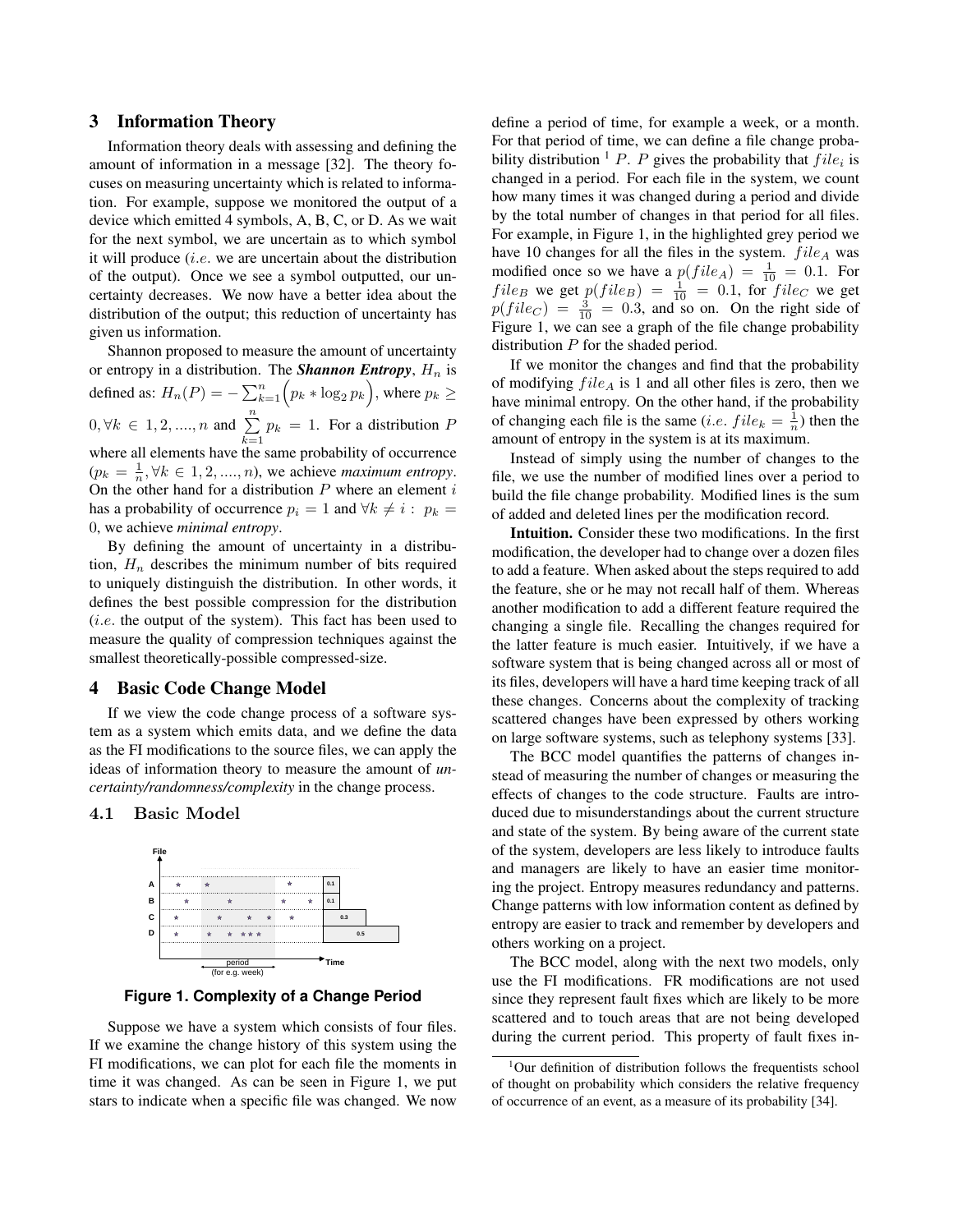flates the entropy measurement for a period. Moreover, fault fixes are not likely to introduce new functionality, instead they are simply revisiting old changes which developers are already aware of and are less likely to need recalling them. Our models could be redefined to include FRs if need be.

The models quantify entropy for several modifications within a period not just for a specific modification. This choice of grouping several modifications is likely to inflate the entropy measurements, but we are more concerned with variations across periods instead of the absolute entropy values. In addition, by grouping modifications we can gauge the challenges that managers and developers need to cope with due to wide spread modifications. Nevertheless, the models could be adjusted to quantify the entropy of every modification.

Files As a Unit of Measurement. In the BCC model we use the file as our unit of code to build the change probability distribution P for each period. Other units of code can be used, such as functions or code chunks that are determined by a person with good knowledge of the system. Our choice of files is based on the belief that a file is a conceptual unit of development where developers tend to group related entities such as functions and data types. Based on our experience in studying large systems, we found this to often be the norm. In recent work [16] we were able to empirically support this belief by showing that the probability of two source code entities (e.g. functions) changing together over time is high, if both entities are within the same file, at least for large open source software systems written in the C language.

## 4.2 Evolution of Entropy

We can view the file change probability distribution  $P_i$ for a period  $j$ , as a vector which characterizes the system and uniquely identifies its state. We can divide the lifetime of a software system into successive periods in time, and view the evolution of a software system as the repeated transformation of the code change process from one state to the next. Looking at Figure 2, we can see the  $P_i$ 's calculated for 4 consecutive periods with their respective entropy. This allows us to monitor the evolution of entropy in the change process. If the project and the code change process are not under control nor managed well, then the system will head towards maximum entropy and chaos.

The manager of a large software project should aim to control and manage entropy. Monitoring for unexpected spikes in entropy and investigating the reasons behind them would let managers plan ahead and be ready for future problems. For example, a spike in entropy may be due to an influx of developers working on too many aspects of the system concurrently, or to the complexity of the code or to a refactoring or redesign of many parts of the system. In the refactoring case, the manager would expect the entropy to remain high for a limited time period then to drop as the



**Figure 2. Evolution of Change Entropy**

refactoring eases future modifications to the code. On the other hand, a complex code base may cause a consistent rise in entropy over an extended period of time, until the issues causing the rise in change entropy/complexity are addressed and resolved as we observed when studying open source projects such as KDE [15].

# 5 Extended Code Change Model

The BCC model presented in Section 4, assumes a fixed period size for entropy calculation, and assumes that the number of files in a system remains fixed over time. Both assumptions limit the use of the BCC model on large long lived software systems. The Extended Code Change (ECC) model, presented in this section, addresses these limitations.

#### 5.1 Evolution Periods

Instead of using fixed length periods such as a month, or a year, we now present more sophisticated methods for breaking up the evolution of a software projects into periods:

- 1. Time based periods: This is the simplest technique and it is the one presented in the BCC model in Section 4. The history of changes is broken into equal length periods based on calendar time from the start of the project. For example, we break the history on a monthly or bimonthly basis. A project which has been around for one year, would have 12 or 6 periods respectively. In prior work [15], we chose a 3 month period which represents a quarter. We believe that a quarter is a good amount of time to implement a reasonable amount of enhancements to a software system.
- 2. Modification limit based periods: The history of changes is broken into periods based on the number of modifications as recorded in the source control repository. For example, we can use a modification limit of 500 or 1,000 modifications. A project which has 4,000 modifications would have 8 or 4 periods respectively. To avoid the case of breaking an active development week into two different periods, we attach all modifications that occurred a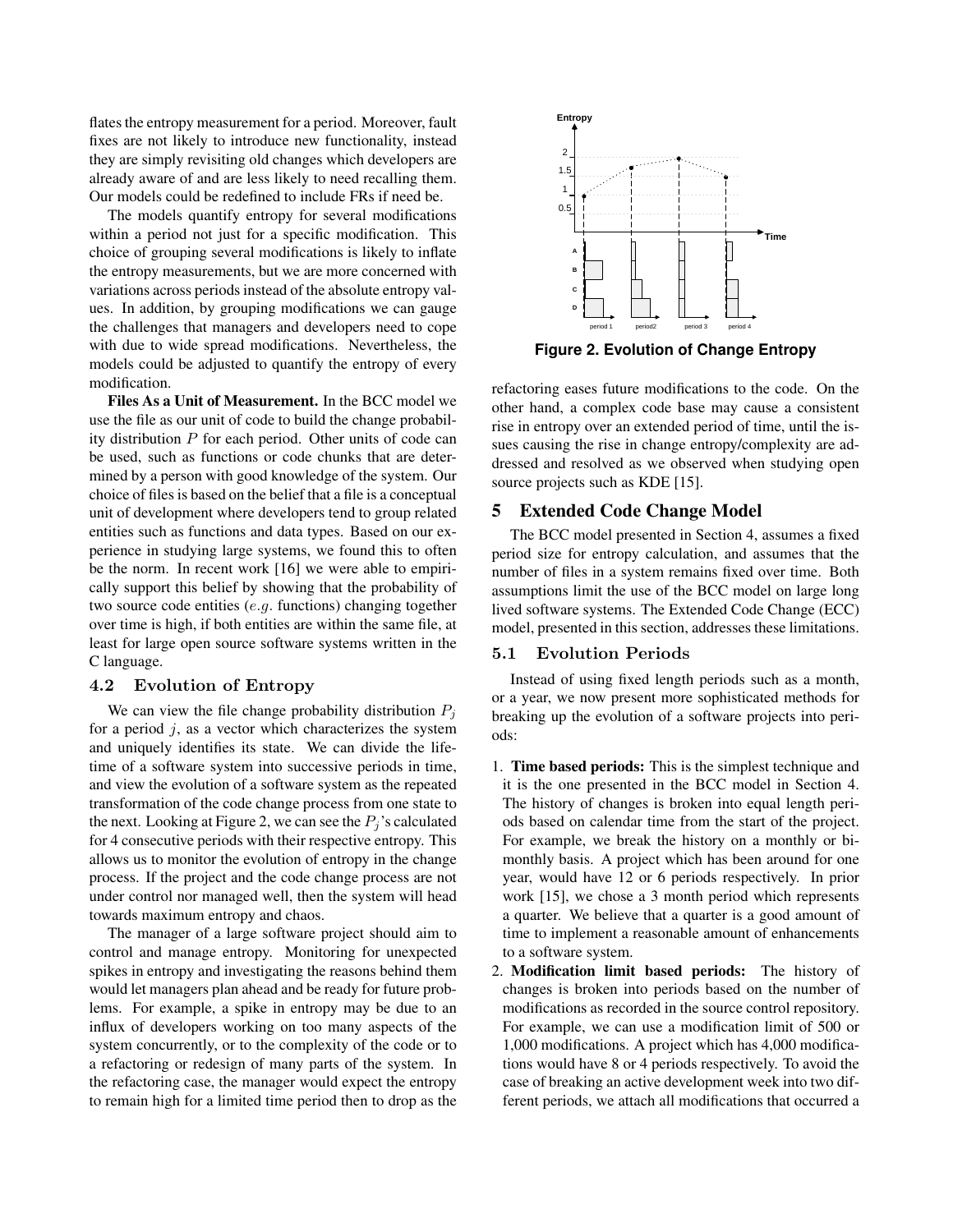week after the end of a previous period to that period. To prevent a period where little development may have occurred from spanning a long time, we impose a limit of 3 months on a period even if the modification limit was not reached. In prior work [15], we chose a limit of 600 modifications.

3. Burst based periods: Based on studying the change history for several large software systems, we observed that the modification process is done in a bursty pattern. Over time, we see periods with many code modifications, these periods are followed by short periods of no or little code modifications. We chose to use that observation to automatically break up the change history into periods. If we find a period of a couple of hours where no code modifications have occurred, we consider all the previous code modifications to be part of the previous period and we start a new period. This period creation method is used in [14] and in our case study in Section 7. The Burst based period creation method is the most general method, as we do not need to specify modification counts or time limits which may differ between projects or over time.

#### 5.2 Adaptive System Sizing

Our entropy calculations, in Section 4, needs to account for the varying number of files in a software system. We define *Normalized Static Entropy*, H, as:

$$
H(P) = \frac{1}{Max \,Entropy \, for \, Distribution} * H_n(P)
$$
  
= 
$$
\frac{1}{\log_2 n} * H_n(P) = -\frac{1}{\log_2 n} * \sum_{k=1}^n (p_k * \log_2 p_k)
$$
  
= 
$$
-\sum_{k=1}^n (p_k * \log_n p_k),
$$

where  $p_k \ge 0, \forall k \in 1, 2, ..., n$  and  $\sum_{k=1}^{n} p_k = 1$ . The normalized static entropy  $H$  normalizes Shannon's entropy  $H_n$ , so that  $0 \leq H \leq 1$ . We can now compare the entropy of distributions of different sizes, such is the case when we examine the various periods of a software system as new files are added or removed. It is interesting to note that using normalized static entropy  $H$ , we could compare the entropy between different software projects. For example, we could compare the evolution of two operating systems side by side or even an operating system and a window manager.

The Normalized Static Entropy,  $H$ , depends on the number of files in a software system, as it depends on  $n$ . For many software system there exist files that are rarely modified, for example, platform and utility files [21]. Developers do not need to worry about tracking changes to these files, since the probability of them changing is very low. To prevent these files from reducing the normalized entropy measure, we defined Adaptive Sizing Entropy  $(H')$  which is a

working set normalized entropy. In  $H'$  instead of dividing by the actual current number of files in the software system, we divide by the number of *recently* modified files. We define the set of recently modified files using two different criteria:

- 1. Using Time: The set of recently modified files is all files modified in the preceding  $x$  months, including the current month. In our experiments we used 6 months. Other values could be used. Our choice of six months as a window originates from our belief and our experience developing large software systems. We found that usually what is hot (relevant and development focus) at the beginning of the year tends not to be a concern towards the end of the year. This is mainly due to the fact that throughout the earlier part of the year most of the problems and features related to these files are addressed.
- 2. Using Previous Periods: The set of recently modified files is all files modified in the preceding  $x$  periods, including the current period. We don't show results from using this model in this paper but in our experiments we used 6 periods in the past to build the working set of files.

An adaptive sizing entropy  $H'$  usually produces a higher entropy than a traditional normalized entropy  $H$ , since for most software systems there exists a large number of files that are rarely modified and would not exist in the recently modified set. Thus the entropy would be divided by a smaller number. In some rare cases, the software system may have undergone several changes/refactorings. In these cases, it may happen that the size of the working set is larger than the actual number of the files that currently exist in the software system, since many files may have been removed recently as part of a cleanup [15]. In these rare cases, an adaptive sizing entropy  $H'$  will be larger than a traditional normalized entropy H.

## 6 File Code Change Model

The two previously presented models in Sections 4 and 5 produce a value which quantifies the entropy for each period in the lifetime of a software system. We now extend the ECC model to deal with assigning a complexity value to a file. By assigning a complexity value to a file we can later (*see* Section 7) study the ability of our entropy models in predicting the incidence of faults in specific files or subsystems.

We believe that files that are modified during periods of high change complexity, as determined by our ECC Model, will have a higher tendency to contain faults. Developers, performing changes during these periods, will not have a good grasp of the latest changes to the source code and the state of the project. We define a History Complexity Metric (HCM) for each file in a system. The  $HCM$  assigns to a file the effect of the change complexity of a period, as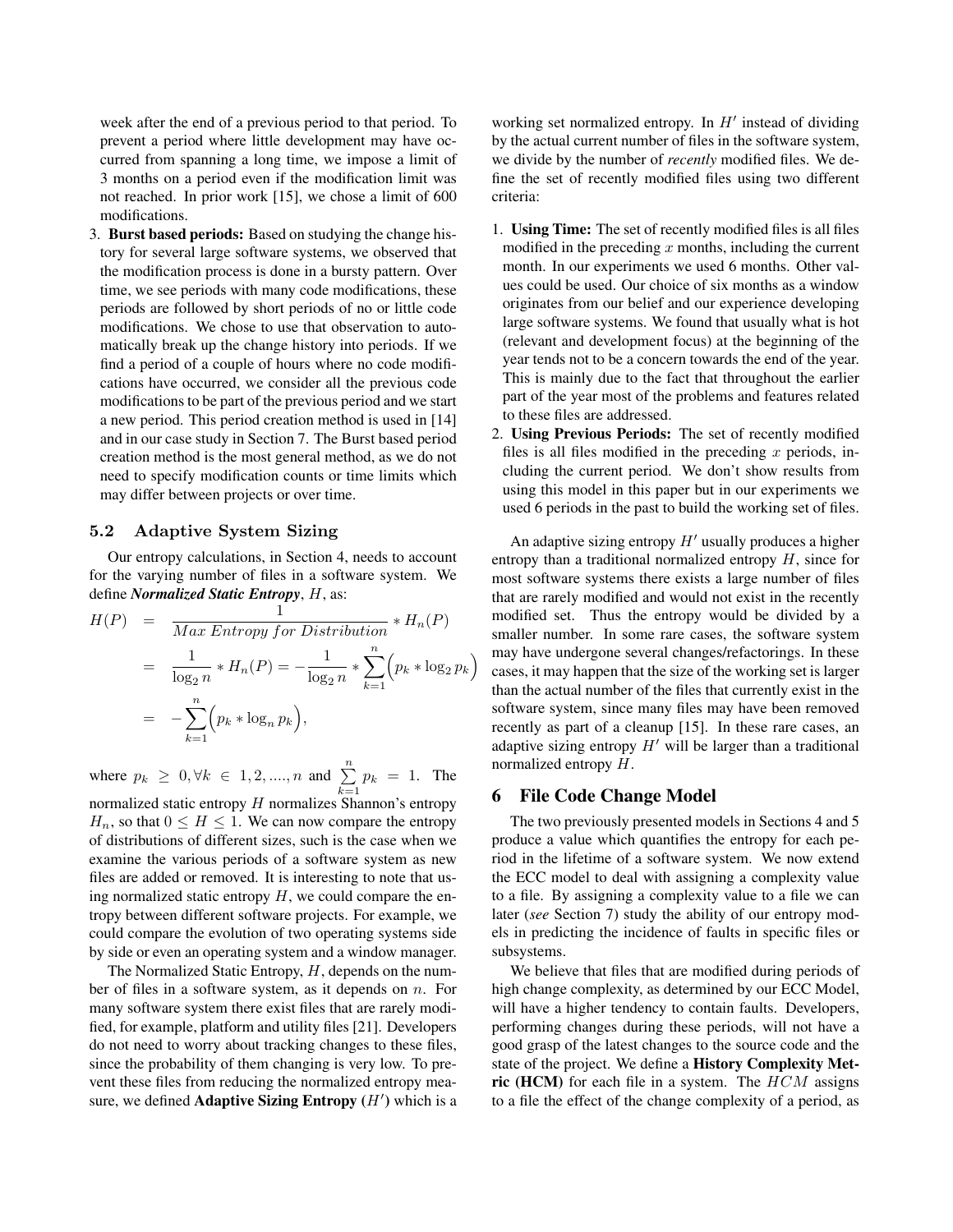calculated by our ECC model. A file that has been modified during periods of high complexity/entropy will have a high HCM value to indicate that the file will tend to be more prone to faults.

Given a period i, with entropy  $H_i$  where a set of files,  $F_i$ are modified with a probability  $p_j$  for each file  $j \in F_i$ , we define History Complexity Period Factor  $(HCPF_i)$  for a file *i* during period  $$ 

j during period i as:  
\n
$$
HCPF_i(j) = \begin{cases}\nc_{ij} * H_i, & j \in F_i \\
0, & otherwise\n\end{cases}
$$

 $c_{ij}$  is the contribution of entropy for period i  $(H_i)$  assigned to file j. We explore three  $HCPFs$  by varying the definition of  $c_{ij}$ :

- 1.  $HCPF<sup>1</sup>$  with  $c_{ij} = 1$ : This factor assigns the full complexity value  $(H_i)$  to every modified file in a period (j ∈  $F_i$ ). This is the simplest model and assumes that all files changed during a period are affected by the full complexity of the period.
- 2.  $HCPF^2$  with  $c_{ij} = p_j$ : This factor assigns a percentage of the complexity associated to a period  $(H_i)$ . The percentage is the probability of file  $j$  being modified during period i. This metric assumes that files are affected based on their frequency of change during the period. The more a file is changed, the more it is affected by the complexity of a period.
- 3.  $HCPF^3$  with  $c_{ij} = \frac{1}{|F_i|}$ : This factor distributes evenly the complexity associated to a period  $(H_i)$  between all modified files in that period. This metric assumes that files are equally affected with the complexity of a period. As more files are changed, the effect of a period's complexity on every changed file is reduced.

More elaborate definitions of  $HCPF$  are possible but for this paper we chose to use these intuitive and simple definitions.

Now we define the History Complexity Metric (*HCM*) for a file j over a set of evolution periods  $\{a,..,b\}$ 

as: 
$$
HCM_{\{a,..,b\}}(j) = \sum_{i \in \{a,..,b\}} HCPF_i(j)
$$

We use this simple  $HCM$  definition to indicate that complexity associated with a file keeps on increasing over time, as a file is modified. Using this simple  $HCM$  and our three  $HCPF$  definitions, we have three  $HCM$  metrics namely:  $HCM^{1s}$ ,  $HCM^{2s}$ , and  $HCM^{3s}$ , where the s superscript indicates the use of the simple HCM formula. In addition, we define a more elaborate  $HCM^{1d}$ , which employs a decay model using the simplest  $HCPF$  ( $HCPF<sup>1</sup>$ ). In  $HCM^{1d}$ , earlier modifications would have their contribution to the complexity of the file reduced in an exponential fashion over time. Similar decay approaches have been used in [11, 17].

$$
HCM_{\{a,\ldots,b\}}(j) = \sum_{i \in \{a,\ldots,b\}} e^{\phi * (T_i - Current\ Time)} HCPF_i^1(j),
$$

where  $T_i$  is the end time of period i and  $\phi$  is the decay factor.

We define the  $HCM$  for a subsystem (*i.e.* directory)  $S$ over a set of evolution periods  $\{a,..,b\}$  as the sum of the HCMs of all the files that are part of that subsystem:

$$
HCM_{\{a,\ldots,b\}}(S) = \sum_{j \in S} HCM_{\{a,\ldots,b\}}(j)
$$

If a file moves subsystems during a studied evolution period, the moved file would contribute to the  $HCM$  of its old subsystem till the time it was moved. Then it would contribute to its new subsystem afterwards.

Using the 4 defined  $HCMs$  at the subsystem level  $(HCM^{1s}, HCM^{2s}, HCM^{3s}, \text{ and } HCM^{1d}),$  we study whether our entropy  $HCM$  metric is a better predictor of faults compared to predictors based on the number of prior modifications or faults. We chose to compare the performance of our model against predictors using prior faults and modifications since prior research shows that these two types of predictors outperform other types predictors (e.g. ones based on complexity metrics) [2, 11, 20].

### 7 Case Study

We performed three experiments to predict future faults in the subsystems of large software systems:

- 1. Modifications vs. Faults: We compare the performance of predictors based on *prior modifications* with ones based on *prior faults*.
- 2. Modifications vs. Entropy: We compare the performance of predictors based on *prior modifications* with ones based on our HCM *entropy models*.
- 3. Faults vs. Entropy: We compare the performance of predictors based on *prior faults* with ones based on our HCM *entropy models*.

| Application   | Application                      | <b>Start</b>     | Subsystem          | Prog.        |
|---------------|----------------------------------|------------------|--------------------|--------------|
| Name          | Type                             | Date             | Count (low         | Lang.        |
|               |                                  |                  | level directories) |              |
| <b>NetBSD</b> | OS                               | March 1993       | 235                | C            |
| FreeBSD       | OS                               | June 1993        | 152                | $\mathsf{C}$ |
| OpenBSD       | OS                               | Oct 1995         | 265                | $\mathsf{C}$ |
| Postgres      | <b>DBMS</b>                      | <b>July 1996</b> | 280                | C            |
| <b>KDE</b>    | Windowing<br>System              | April 1997       | 108                | $C++$        |
| KOffice       | Productivity April 1998<br>Suite |                  | 158                | $C_{++}$     |

#### **Table 1. Summary of the studied systems**

Table 1 summarizes the details of the software systems we studied in our case study. We based our analysis on the first five years in the life of each studied open source project. We ignore the first year in the source control repository, due to the special startup nature of code development during that year as each project initializes its repository and processes. Our case study follows an approach similar to [11], in particular: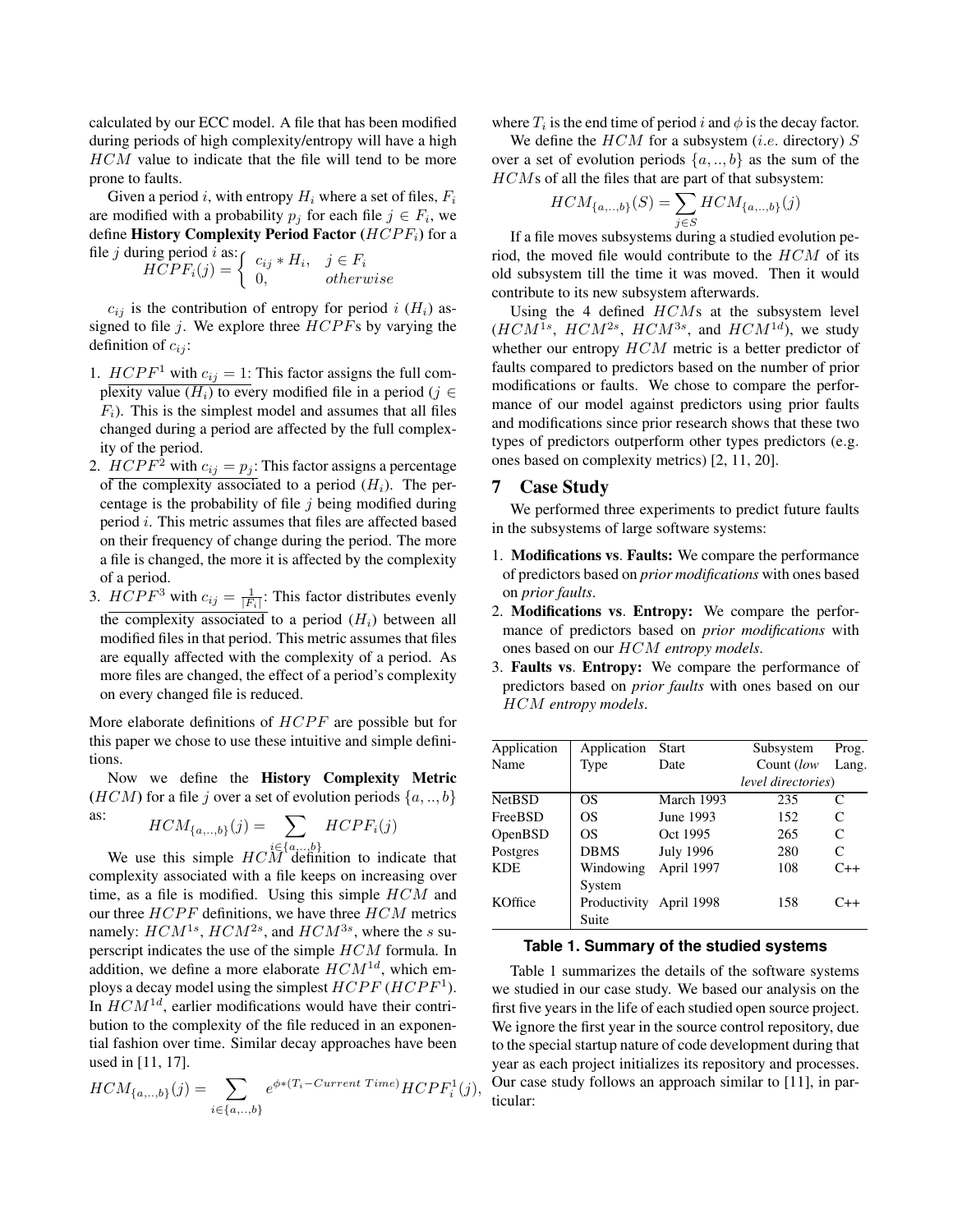- 1. We build Statistical Linear Regression (SLR Model) models for every software system in Table 1. These SLR Models use data from the second and third years from the source control repository to predict faults in the fourth and fifth years of the software project. In total, we build six SLR models: 4 models for the  $HCM$  entropy metrics, one for prior faults, and one for prior modifications. All the built SLR models predict faults in subsystems during the fourth and fifth years.
- 2. We measure the amount of error in each model and compare the error between models. In particular, we compare the performance of
	- (a) modifications versus fault models.
	- (b) modifications versus entropy models.
	- (c) faults versus entropy models.
- 3. We perform statistical tests to determine whether the difference in error is statistically significant or simply due to the natural variability of the studied data.

In the following subsections, we elaborate on these steps.

#### 7.1 Linear Regression Models

To perform our experiments, we built six SLR models for each software system in Table 1. The built SLR models have the following form,  $y = \beta_0 + \beta_1 x$ , where y is the dependant variable and  $x$  is the predictor/independent variable.

For each model, y represents the number of faults in a subsystem. The number of faults is the number of Fault Repairing (FR) modifications which occurred in the subsystem during the fourth and fifth years.  $x$  represent specific metrics for each subsystem in the second and third years. Table 2 describes the value of  $x$  in each of the six SLR models.

| <b>SLR Model</b> | Value of $x$                          |
|------------------|---------------------------------------|
| $Model_m$        | number of modifications for a subsys- |
|                  | tem.                                  |
| $Model_f$        | number of faults for a subsystem.     |
| $Model_{HCM1s}$  | $HCM_{1s}$ value for a subsystem.     |
| $Model_{HCM2s}$  | $HCM_{2s}$ value for a subsystem.     |
| $Model_{HCM3s}$  | $HCM_{3s}$ value for a subsystem.     |
| $Model_{HCM1d}$  | $HCM_{1d}$ value for a subsystem.     |

## **Table 2. Value of** x **used to predict** y (faults in **years 4 and 5) for each subsystem.**

All the  $HCM$  models are based on the ECC bursty model that has a one hour quiet time between bursts. The  $HCM_{1d}$  uses a decay factor ( $\phi$ ) of 10, which minimizes the error for the  $SLR$   $Model_{HCM1d}$  when correlating  $HCM_{1d}$ values in the second year to faults in the third year. To ensure the mathematical validity of our SLR models, we use the value of  $y$  and the mathematical log of the  $x$  values, instead of x. The use of a log transformation (e.g. *log(number* *of modifications)*) stabilizes the variance in the error for each data point in the SLR model, a requirement for linear regression models which assume that the error variance is always constant [35]. The SLR model parameters ( $\beta_0$  and  $\beta_1$ ) are estimated using the fault data from the second and third years. Table 3 shows the  $R^2$  statistic which measures the quality of the fit. The better the fit, the higher the  $R^2$ value. A zero  $R^2$  indicates that there exists no relationship between the dependant  $(y)$  and independent  $(x)$  variables. We notice that the C systems have a better fit in comparison to the C++ systems (i.e. KDE and KOffice) for all the SLR models. The  $SLR$   $Model_{HCM1d}$  has the best fit of all the SLR models for all the studied systems.

|  |                   |                  | 0.71                                                                                                                                                                                                                                                                                                                                                                          |
|--|-------------------|------------------|-------------------------------------------------------------------------------------------------------------------------------------------------------------------------------------------------------------------------------------------------------------------------------------------------------------------------------------------------------------------------------|
|  |                   |                  | 0.65                                                                                                                                                                                                                                                                                                                                                                          |
|  |                   |                  |                                                                                                                                                                                                                                                                                                                                                                               |
|  |                   |                  | 0.61                                                                                                                                                                                                                                                                                                                                                                          |
|  |                   | 0.36             | 0.57                                                                                                                                                                                                                                                                                                                                                                          |
|  |                   | 0.27             | 0.41                                                                                                                                                                                                                                                                                                                                                                          |
|  | 0.30 <sup>2</sup> | $0.27$ 0.33 0.33 | $R_f^2$ $R_m^2$ $R_{1s}^2$ $R_{2s}^2$ $R_{3s}^2$ $R_{1d}^2$<br>$\begin{array}{ rrrr} 0.57 & 0.55 & 0.54 & 0.53 & 0.61 \end{array}$<br>FreeBSD $\begin{array}{ l} 0.65 \quad 0.48 \quad 0.57 \quad 0.58 \quad 0.59 \end{array}$<br>OpenBSD 0.45 0.44 0.54 0.55 0.54 0.57<br>Postgres   0.57 0.36 0.49 0.51 0.60<br>$\begin{array}{cccc} 0.31 & 0.26 & 0.28 & 0.29 \end{array}$ |

Table 3. The  $R^2$  statistic for the SLR Models

#### 7.2 Prediction Error for the SLR Models

Once we estimate  $\beta_0$  and  $\beta_1$  for the SLR Models for every system, we measure the amount of prediction error. Mathematically for every model with  $\beta_0$  and  $\beta_1$  as parameters, we get a  $\hat{y}_i$  for every  $x_i$ , where  $\hat{y}_i$  is the number of pre-<br>dicted foults in the subsystem in the fourth and fifth years: dicted faults in the subsystem in the fourth and fifth years:

$$
\widehat{y_i} = \beta_0 + \beta_1 x_i
$$

We define the absolute prediction error as  $e_i = |\hat{y}_i - \hat{y}_i|$ <br>Universe the actual number of faults that occurred in  $y_i$  |, where  $y_i$  is the actual number of faults that occurred in subsystem *i* during the fourth and fifth years.

Thus the total prediction error of an SLR model is:  $E = \sum_{i=1}^{n} e_i^2$ , for all *n* subsystems in the software system under study. To achieve the goals of our study, we need to compare the prediction errors for the SLR models. For example, to determine if prior modifications are better than prior faults in predicting faults, we need to compare  $E_m$ with  $E_f$ , where  $E_m$  and  $E_f$  are the total prediction error for the  $SLR$   $Model_m$  and  $SLR$   $Model_f$  respectively. The best model is the one with the lowest total prediction error.

#### 7.3 Statistical Significance of Differences

We use statistical paired tests to study the significance of the difference in prediction error between two SLR Models  $(SLR \text{ Model}_A$  and  $SLR \text{ Model}_B$ ). Our statistical analysis assumes a 5% level of significance (i.e.  $\alpha = 0.05$ ). We formulate the following test hypotheses:

$$
H_0: \mu(e_{A,i} - e_{B,i}) = 0, \ \ H_A: \mu(e_{A,i} - e_{B,i}) \neq 0,
$$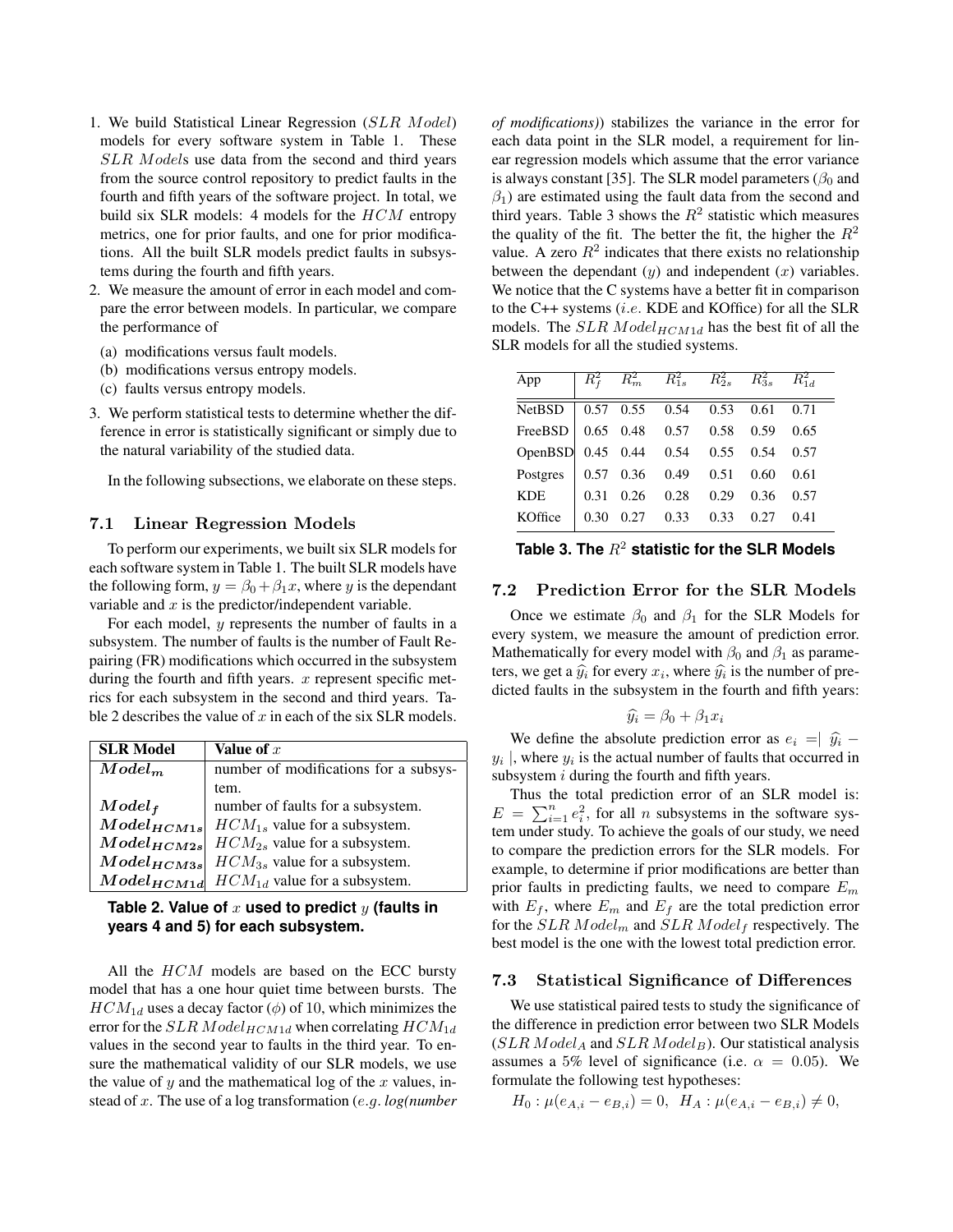where  $\mu(e_{A,i} - e_{B,i})$  is the population mean of the difference between the absolute error of each subsystem. If the null hypothesis  $H_0$  holds (i.e. the derived p-value  $> \alpha = 0.05$ , then the difference is not significant. If the pvalue  $\langle \alpha = 0.05$  then we can with high probability reject  $H_0$ .

For our analysis, we conducted parametric and nonparametric paired statistical tests. For a parametric test, we used a paired t-test. For a non-parametric test, we used a paired Wilcoxon signed rank test which is resilient to strong departures from the  $t$ -test assumptions [29]. We studied the results of both tests to determine if there are any differences between the results reported by both types of tests. In particular for non-significant differences reported by the parametric t-test, we checked if the differences are significant according to the non-parametric Wilcoxon test. The Wilcoxon test helps ensure that non-significant results are not simply due to the departure of the data from the t-test assumptions. For the results presented below, both tests are consistent so we only report the values of the t-test.

# 7.4 Comparing Models

# 7.4.1 Modifications vs. Faults

| App           | $E_m - E_f$ (%) | $P(H_0 \text{ holds})$ |
|---------------|-----------------|------------------------|
| <b>NetBSD</b> | $+11.7 (+04%)$  | 0.67                   |
| FreeBSD       | $+71.2 (+48%)$  | 0.00                   |
| OpenBSD       | $+03.7 (+02\%)$ | 0.84                   |
| Postgres      | $+47.2 (+49%)$  | 0.02                   |
| <b>KDE</b>    | $+26.3 (+07%)$  | 0.32                   |
| KOffice       | $+26.3(+04\%)$  | 0.51                   |

# **Table 4. The difference in prediction error** and *t*-test results for the SLR Model<sub>m</sub> and SLR Model<sub>f</sub> for the studied systems

We want to determine if prior modifications are better than prior faults in predicting future faults; therefore, we compare the total prediction error for both the  $SLR$  Model<sub>m</sub> and  $SLR$  Model<sub>f</sub>. The second column in Table 4 shows the percentage of difference in prediction error when the  $SLR$   $Model_m$  is used instead of  $SLR$  *Model<sub>f</sub>*. The third column shows the results for the t-test which determines if the difference is statistically significant or if it is due to the natural variability of the data. The *t*-test on paired observations of absolute error was significant at better than 0.02 for the FreeBSD and Postgres systems (marked in grey in Table 4). For these two systems, we are over 98% confident that the increase in prediction error between  $SLR$  Model<sub>f</sub> and  $SLR$  Model<sub>m</sub> is statistically significant. Whereas for the other systems, the increase is not statistically significant indicating the performance of both models (prior faults or prior modifications) is similar.

These results indicate that prior faults should be used to predict faults instead of using prior modifications. Using a prior modifications predictor may cause an approximately 50% rise in prediction error over using a prior faults predictor.

#### 7.4.2 Modifications vs. Entropy

| App            | $E_{HCM3s}$ – $E_m \left( \% \right)\;P(H_0\; holds)$ |                |      | $E_{HCM1d} - E_m$ (%) $P(H_0 \text{ holds})$ |      |  |
|----------------|-------------------------------------------------------|----------------|------|----------------------------------------------|------|--|
| <b>NetBSD</b>  |                                                       | $-39.8(-14%)$  | 0.03 | $-106.5(-36%)$                               | 0.00 |  |
| FreeBSD        |                                                       | $-47.4(-22%)$  | 0.02 | $-72.0$ $(-33%)$                             | 0.00 |  |
| <b>OpenBSD</b> |                                                       | $-40.4(-18%)$  | 0.01 | $-53.8$ $(-23%)$                             | 0.00 |  |
| Postgres       |                                                       | $-52.7(-37%)$  | 0.04 | $-56.9$ $(-40\%)$                            | 0.03 |  |
| <b>KDE</b>     |                                                       | $-52.1(-13%)$  | 0.01 | $-165.2(-42\%)$                              | 0.00 |  |
| KOffice        |                                                       | $+03.3(+01\%)$ | 0.83 | $-69.9(-18%)$                                | 0.01 |  |

# **Table 5. The difference in prediction er**ror and *t*-test results for the  $SLR$   $Model_m$ ,  $SLR\ Model_{HCM3s}$ , and  $SLR\ Model_{HCM1d}$

We want to determine the value of the additional analysis in deriving our HCM entropy metrics which are derived from the number of modifications. We now compare the prediction quality of modifications and  $HCM$  metrics. We chose the simple  $SLR$   $Model_{HCM3s}$ and the decay  $SLR$   $Model_{HCM1d}$  to compare with the  $SLR$  Model<sub>m</sub>. Both  $HCM$  models were the top two performing  $HCM$  models based on the  $R^2$  statistic shown in Table 3. The second and fourth columns in Table 5 shows the percentage of difference in prediction error when the SLR Model $_{HCM3s}$ , or the SLR Model $_{HCM1d}$  are used instead of  $SLR$   $Model_m$  respectively. The third and fifth columns in Table 5 show the results for the t-test which determines if the difference in prediction error is statistically significant. Greyed cells in Table 5 indicate that the shown results are statistically significant at  $\alpha = 0.05$ . All results are significant except for the  $SLR \text{ Model}_{HCM3s}$ , for the KOffice system where there is a negligible, though not statistically significant, increase in prediction error  $(1\%)$  for the simple HCM model.

These results indicate that both HCM (simple and decay) based models are statistically likely to outperform prior modifications in predicting future faults. The decrease in prediction error when using an HCM model ranges between 13% to 42% (32% on average) when compared to the prior modifications model.

## 7.4.3 Faults vs. Entropy

We have shown that our entropy metrics outperform prior modifications but prior faults outperform prior modifications in predicting faults. So we would like to study the performance of our entropy metric in comparison to prior faults (the best predictor up to now). We chose again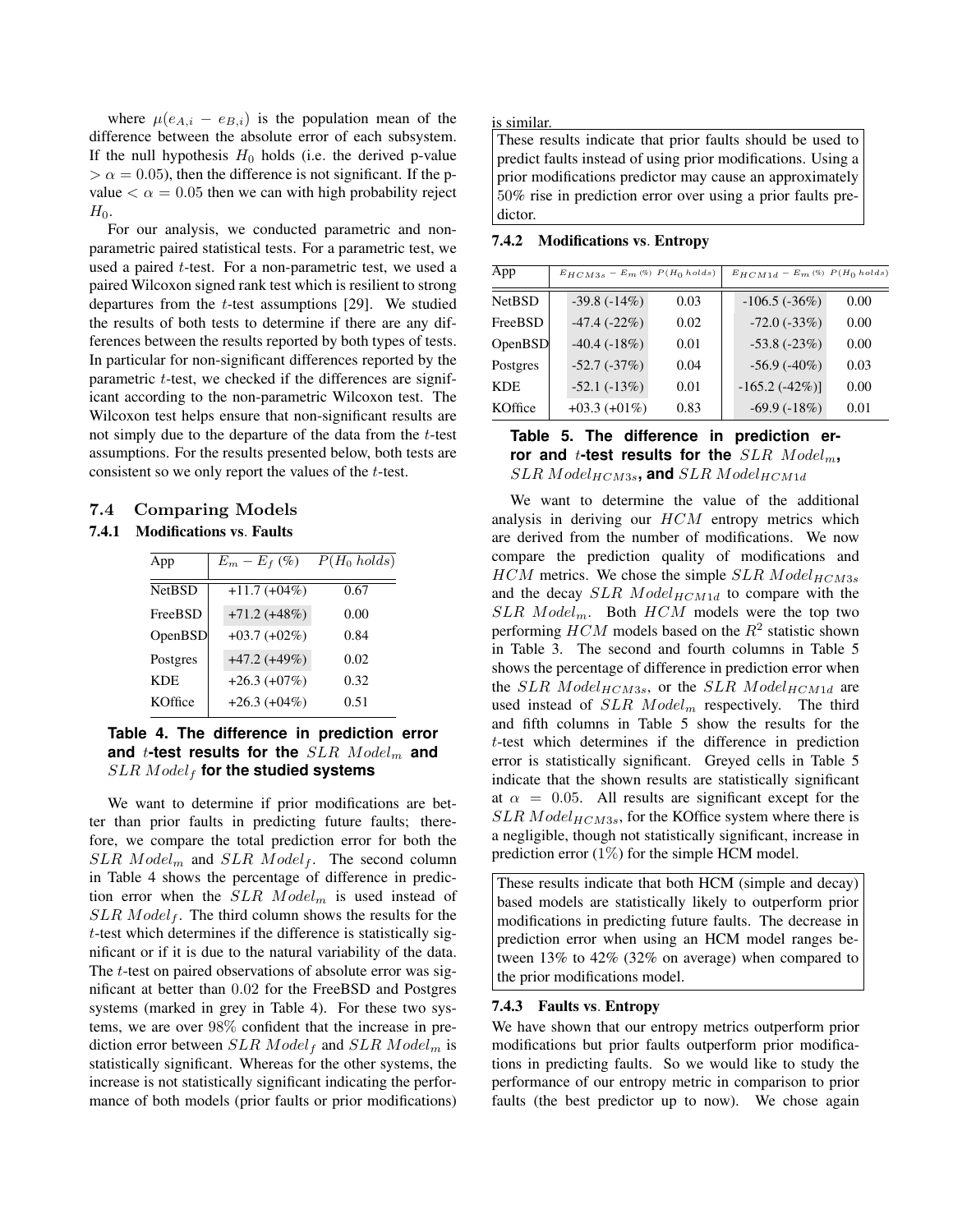| App            | $E_{HCM3s}$ – $E_f$ $\left( \% \right)$ $P(H_0 \; holds)$ |      | $E_{HCM1d} - E_f \, (\%) \ P(H_0 \; holds)$ |      |
|----------------|-----------------------------------------------------------|------|---------------------------------------------|------|
| <b>NetBSD</b>  | $-28.14(-10\%)$                                           | 0.26 | $-94.84(-34%)$                              | 0.00 |
| <b>FreeBSD</b> | $+23.81 (+16%)$                                           | 0.30 | $-00.79(-01\%)$                             | 0.97 |
| <b>OpenBSD</b> | $-36.59(-16%)$                                            | 0.02 | $-50.05(-22%)$                              | 0.01 |
| Postgres       | $-05.53(-06%)$                                            | 0.71 | $-09.71(-10\%)$                             | 0.55 |
| KDE.           | $-25.72(-07%)$                                            | 0.32 | $-138.87(-38%)$                             | 0.01 |
| KOffice        | $+19.20 (+05%)$                                           | 0.34 | $-54.07(-15%)$                              | 0.04 |

Table 6. Results for the  $SLR$   $Model_f$ ,  $SLR$  Model<sub>HCM3s</sub>, and  $SLR$  Model<sub>HCM1d</sub>

the top two performing models  $(SLR \ Model_{HCM3s}$  and  $SLR$  *Model*<sub>*HCM1d*</sub>) based on the  $R^2$  statistic in Table 3. The second and fourth columns in Table 6 shows the percentage of difference in prediction error when the HCM models (SLR Model<sub>HCM3s</sub> or the SLR Model<sub>HCM1d</sub>) are used instead of  $SLR$   $Model_f$  respectively. The third and fifth columns in Table 6 show the results for the t-test which determines the statistical significance of the difference in prediction error. Greyed cells in Table 6 indicate that the difference between prediction errors is statistically significant. For the  $SLR$   $Model_{HCM3s}$ model, only the cell for the OpenBSD system is grey indicating that the improvement in prediction error for this system is statistically significant. For OpenBSD, the simple HCM model statistically outperforms the prior faults predictor by 16%. The results for the other systems varies but the results are not statistically significant. For the  $SLR$  Model<sub>HCM1d</sub>, all cells except the ones corresponding to FreeBSD and Postgres are grey. These results indicate that  $SLR$   $Model_{HCM1d}$  outperforms the number of prior faults in predicting future faults for all systems except for the FreeBSD and Postgres where the results are not statistically significant. For these two systems, even though the HCM decay model performs better, the performance improvement are not statistically significant.

These results indicate that models based on our entropy metrics are as good as (or even better) predictors of faults in comparison to prior faults for most studied software systems. The decrease in prediction error using an HCM model ranges between 15% to 38% when compared to the prediction error of a model based on prior faults.

Based on our three experiments we note that in almost all cases, except for  $E_{HCM1d}$  vs.  $E_m$ , no single model statistically outperforms all other models for all systems. Fault predictors are usually project specific and vary in performance from one project to the next (similar observations on commercial systems were noted by Nagappan et al. [27]). Nevertheless, we can discern the following general results:

- 1. Prior faults are better predictors of future faults than the prior modifications. These results on open source systems are similar to prior results reported on industrial systems by Graves et al. [11].
- 2. The HCM based predictors are better predictors of future faults than prior modifications or prior faults. These results are very promising since although many companies may not have a complete history of their faults, they often have a detailed record of code changes, as changes are readily available and automatically collected in code repositories. In practice, one can build multivariate models which combine our complex metric, prior faults, prior modifications, and other available complexity metrics instead of using a single predictor.

## 7.5 Threats to Validity

In our analysis we used the number of Fault Repairing (FR) modifications as recorded by the source control system and determined using an automatic lexical classification technique. In [13], we compared our automatic classifications to classifications done by six professional software developers on the same data used in this paper. Our analysis shows a high correlation ( $\sigma > .8$ ) between a human and an automated classifier. When the humans were divided into two groups and were asked to correlate the same data, the inter-human correlation is as high as the human and automatic classification. In short, we feel that our analysis shows that the used data is as accurate as possible given the limited information available about the studied projects. Alternatively, we could have used data from defect management systems. Unfortunately, several of the studied systems do not have a defect tracking system. Also if we had access to defect systems, we could not map defects to particular parts of the code unless the modification records referenced every defect in the tracking system.

In our analysis we do not consider faults that may have been reported but never fixed, since we used the fault fixes instead of using the reported fault counts. There may exist subsystems in which a large number of faults have been reported yet they were never fixed during our period of analysis. We believe the chance of this occurring is low nevertheless it is a possibility. Furthermore, the number of fixed faults is likely to correlate with the number of reported faults.

Although we examined a large number of software systems, the systems used in our study are all open source systems which have several interesting characteristics that may not hold for commercial systems. The most notable characteristics are: a) The distribution of the development team around the world with members rarely meeting in person and relying heavily on electronic communications such as emails and newsgroups instead of in-person formal and informal (e.g., water cooler and lunch time conversations). b)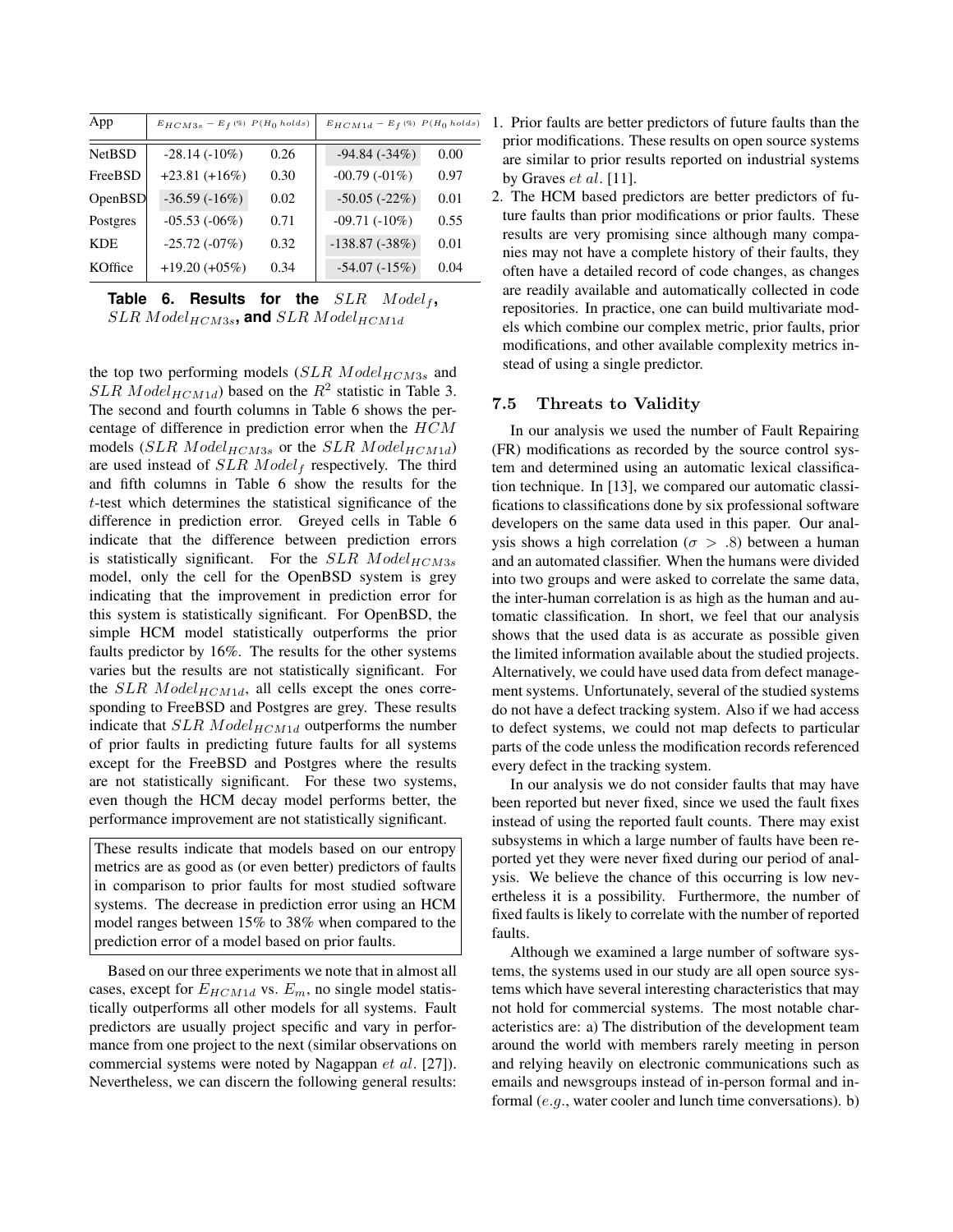The self selective nature of the team. Developers volunteer to work on the project and are free in picking which areas to contribute to. All these characteristics limit the generalization of our results. We believe that our results are generalizable to large open source systems with an extended network of developers spread out throughout the world. Our results are likely to generalize as well to commercial software systems which are developed by distributed teams, and probably even to commercial systems developed in a single location. We need to study a few commercial systems, before we can confidently generalize our results.

Finally, demonstrating that a complex code change process causes the appearance of faults requires more than simply showing statistical significant relations, instead we need to show temporal precedence as well. We need to show that the complex code change process caused the appearance of faults in the software system. Unfortunately, this is a rather hard task and may be difficult to demonstrate, as we believe that the complexity in the code change process interacts with all the other project facets in a feedback loop. A complex code base requires complex change process to maintain it and a complex change process produces a complex code base. Furthermore, a complex set of requirements may cause the change process to become a complex process which in turn may cause the appearance of faults in the software. Therefore to show true causality we would need to build a richer and detailed theory which can measure the effect of the feedback loop on the interacting facets in a software project. To validate this theory, we would need to perform controlled experiments with subjects. The results of such experiments would have a much weaker external validity (i.e. would be hard to generalize). Our results do not show a causality relation but intuitively we believe that a complex code change process negatively affects the software system.

## 8 Related Work

Barry et al. used a volatility ranking system and a time series analysis to identify evolution patterns in a retail software system based on the source modification records [3]. Eick et al. studied the concept of code decay and used the change history to create visualization of the change history of a project  $[9, 10]$ . Graves  $et$  al. showed that the number of modifications to a file is a good predictor of the fault potential of the file [11]. Leszak et al. showed that there is a significant correlation between the percentage of change in reused code and the number of defects found in those changed components [22]. Mockus et al. used source modification records to assist in predicting the development efforts in large software systems for AT&T [24]. Previous research has focused primarily on studying the source code repositories of commercial software systems for predicting faults or required effort. We believe that this focus on commercial source systems limits the applicability of the results since the findings may depend on the studied systems or organizations. Using open source systems we can study a much larger set of systems to validate our findings and are more confident about the generality of our results.

Whereas our model quantifies the complexity of the code change process as calculated from the source code modification statistics, previous studies [1, 4, 6, 12, 36] quantify the complexity of the source code. For example, in previous models the distribution of special tokens in the source code or the control flow structure of the source are used to calculate the entropy. Our work aims to compute a measure of the complexity of the code change process instead of just computing the complexity of the source code. We conjecture that detecting complex code changes will serve as an early warning measure to help prevent the occurrence of faults in a software system.

Outside of the software engineering domain, the measure of entropy has been used to improve the performance of Just In Time compilers and profilers [31]. It has been used for edge detection and image searching in large image databases [8]. Also, it has been used for text classification and several text based indexing techniques [7].

## 9 Conclusion

We conjecture that: *A complex code change process negatively affects its product, the software system. The more complex changes to a file, the higher the chance the file will contain faults*. We present models to quantify the complexity over time using historical code changes instead of source code attributes. Through a case study on six large open source projects, we show that the number of prior faults is a better predictor of future faults in comparison to the number of prior modifications. We also demonstrate that predictors based on our change complexity models are better predictors of future faults in large software systems in contrast to using prior modifications or prior faults.

#### References

- [1] S. Abd-El-Hafiz. Entropies as measures of software information. In *Proceedings of the 17th International Conference on Software Maintenance*, pages 110–117, Florence, Italy, 2001.
- [2] E. Arisholm and L. C. Briand. Predicting fault-prone components in a java legacy system. In G. H. Travassos, J. C. Maldonado, and C. Wohlin, editors, *ISESE*, pages 8–17. ACM, 2006.
- [3] E. J. Barry, C. F. Kemere, and S. A. Slaughter. On the uniformity of software evolution patterns. In *Proceedings of the 25th International Conference on Software Engineering*, pages 106–113, Portland, Oregon, May 2003.
- [4] A. Bianchi, D. Caivano, F. Lanubile, and G. Visaggio. Evaluating software degradation through entropy. In *Proceedings of the 7th International Software Metrics Symposium*, pages 210–219, 2001.